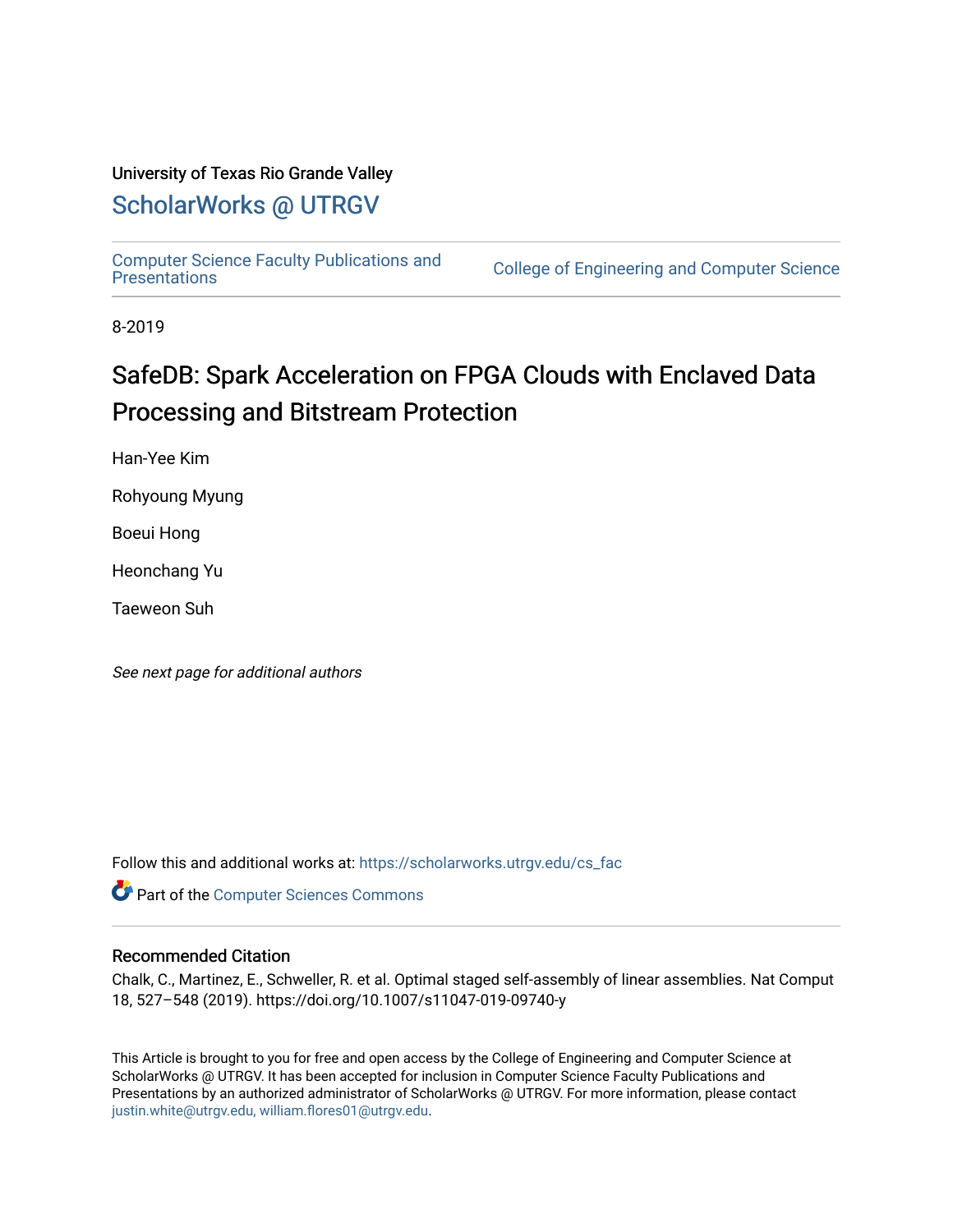## Authors

Han-Yee Kim, Rohyoung Myung, Boeui Hong, Heonchang Yu, Taeweon Suh, Lei Xu, and Weidong Shi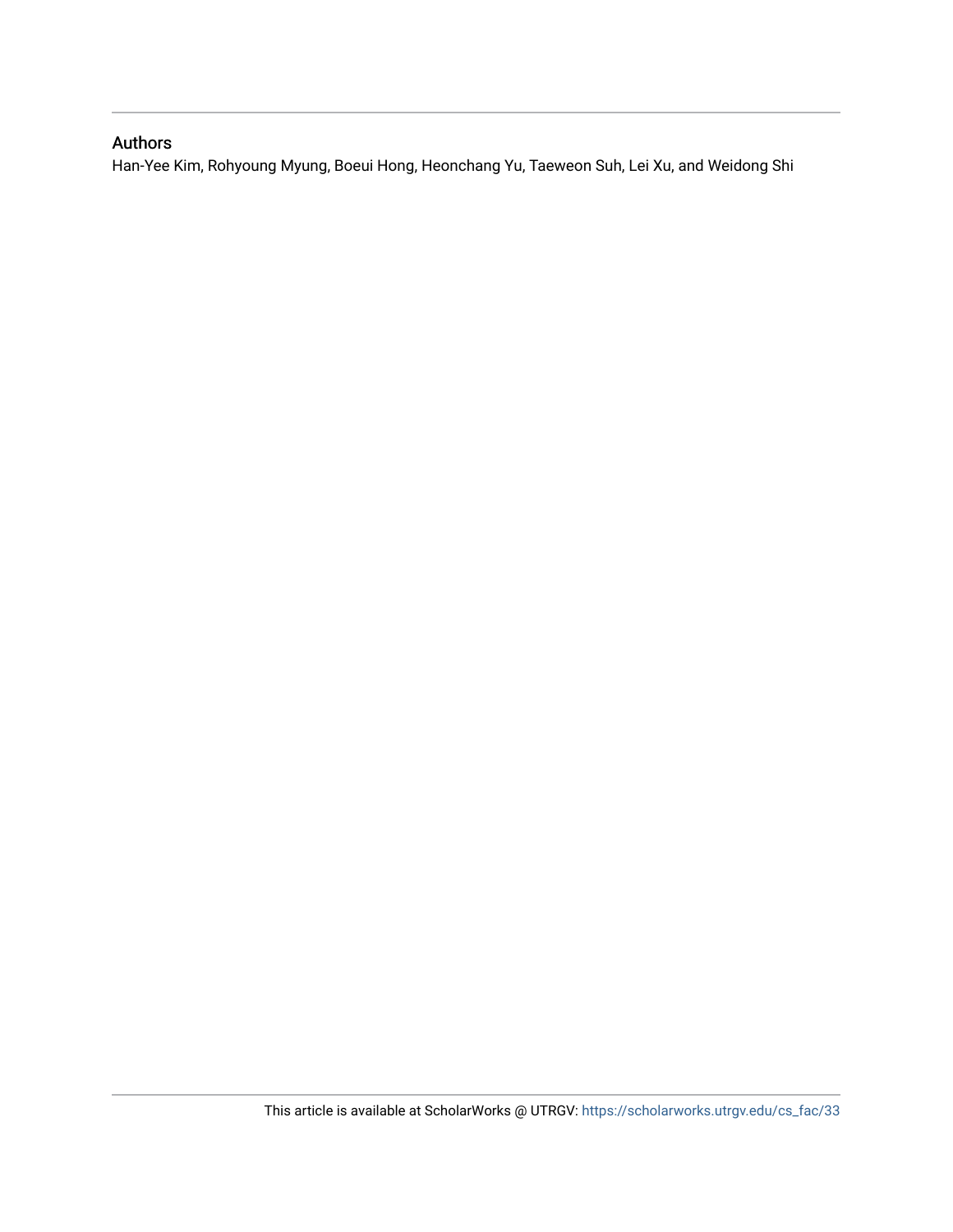## **SafeDB: Spark Acceleration on FPGA Clouds with Enclaved Data Processing and Bitstream Protection**

Han-Yee Kim, Rohyoung Myung, Boeui Hong, Heonchang Yu, and Taeweon Suh\* Computer Science and Engineering Korea University Seoul, Republic of Korea Email: {hanyeemy, mry1811, boyhong, yuhc, suhtw}@korea.ac.kr

Lei Xu Department of Computer Science University of Texas Rio Grande Valley Brownsville, TX, USA Email: xuleimath@gmail.com

Weidong Shi Department of Computer Science University of Houston Houston, TX, USA Email: wshi3@uh.edu

*Abstract***—This paper proposes SafeDB: Spark Acceleration on FPGA Clouds with Enclaved Data Processing and Bitstream Protection. SafeDB provides a comprehensive and systematic hardware-based security framework from the bitstream protection to data confidentiality, especially for the cloud environment. The AES key shared between FPGA and client for the bitstream encryption is generated in hard-wired logic using PKI and ECC. The data security is assured by the enclaved processing with encrypted data, meaning that the encrypted data is processed inside the FPGA fabric. Thus, no one in the system is able to look into clients' data because plaintext data are not exposed to memory and/or memory-mapped space. SafeDB is resistant not only to the side channel attack but to the attacks from malicious insiders. We have constructed an 8-node cluster prototype with Zynq UltraScale+ FPGAs to demonstrate the security, performance, and practicability.** 

#### *Keywords—FPGA as a service, Bitstream protection, Enclaved data processing, Spark big data processing*

#### I. INTRODUCTION

Clouds are attractive platforms for tasks that require large amounts of resources because of its scalability, elasticity, flexibility, and cost savings. Compute resources and storage can be easily scaled up and down in a pay-as-you-go manner. The clouds also provide convenient big data processing environment such as MapReduce and Spark for the broad adoption from the public. However, customers with private and/or sensitive data may be reluctant to use the clouds due to the security concern. Most big data processing frameworks incorporate some security features, which are typically based on cryptography [1]. Nonetheless, the data confidentiality is not assured once the key for the crypto operation is leaked. One extreme way of protecting data in software-only processing is to use fully homomorphic encryption [2]. It allows for directly processing cipher-text data without decryption, but it is too expensive in terms of the processing time. With the growing concerns for security, processor vendors such as Intel, AMD, and ARM are shipping their products with Trusted Execution Environment (TEE) called SGX, SME, and TrustZone. However, as revealed in Spectre and Meltdown cases [3, 4], microarchitecture weaknesses are exploited to disarm the security and extract data in main memory.

Field-Programmable Gate Arrays (FPGAs) are being emerged as one of the major resources in clouds because data processing can be accelerated with customized hardware engines. These days, renowned cloud providers are already offering FPGAs in their premises. For example, Amazon EC2 F1 and Huawei FACS provide Xilinx's Virtex UltraScale+ FPGAs, whereas Microsoft Azure offers Intel's Arria-10 GX FPGAs. FPGAs are configured with the bitstream that is a low-level representation of hardware design. The bitstream is susceptible to similar security attacks to software, including unauthorized copy, IP theft, reverse-engineering, and tampering [5]. If the hardware design is reverse-engineered and tampered from the bitstream, an attacker could peek the data being processed and transfer it through a covert channel. To cope with this problem, modern FPGAs provide the bitstream protection mechanisms mostly based on the AES encryption, and the encryption key is stored in on-board storage. In the cloud environment, the bitstream protection is susceptible to the man-in-the-middle (MITM) attack. It is because the key along with the encrypted bitstream should be sent remotely from customers to the clouds for the FPGA configuration.

In this paper, we propose SafeDB, a Spark-based comprehensive and systematic framework for security and data processing acceleration in FPGA-based clouds. For the bitstream protection, SafeDB proposes a hard-wired logic in FPGAs for the key exchange and authentication using the Public Key Infrastructure (PKI). For the data confidentiality, it implements a fully enclaved processing of application kernels inside FPGA fabric, taking and emitting only encrypted data. Thus, the plaintext data are never exposed to memory-mapped space. We estimated the hardware cost of implementing the proposed bitstream protection scheme. For the performance evaluation, we have constructed a complete SafeDB cluster system with eight Zynq UltraScale+ devices [6]. The experiments show that SafeDB achieves the performance improvement of real applications by up to 1.36x.

The remainder of this paper is organized as follows: Section II introduces background information. Section III summarizes the related works. Section IV details the proposed architecture with its security analysis. In Section  $\hat{V}$ , we elaborate on the detailed implementation. Section VI shows the experimental results and their analysis. We discuss the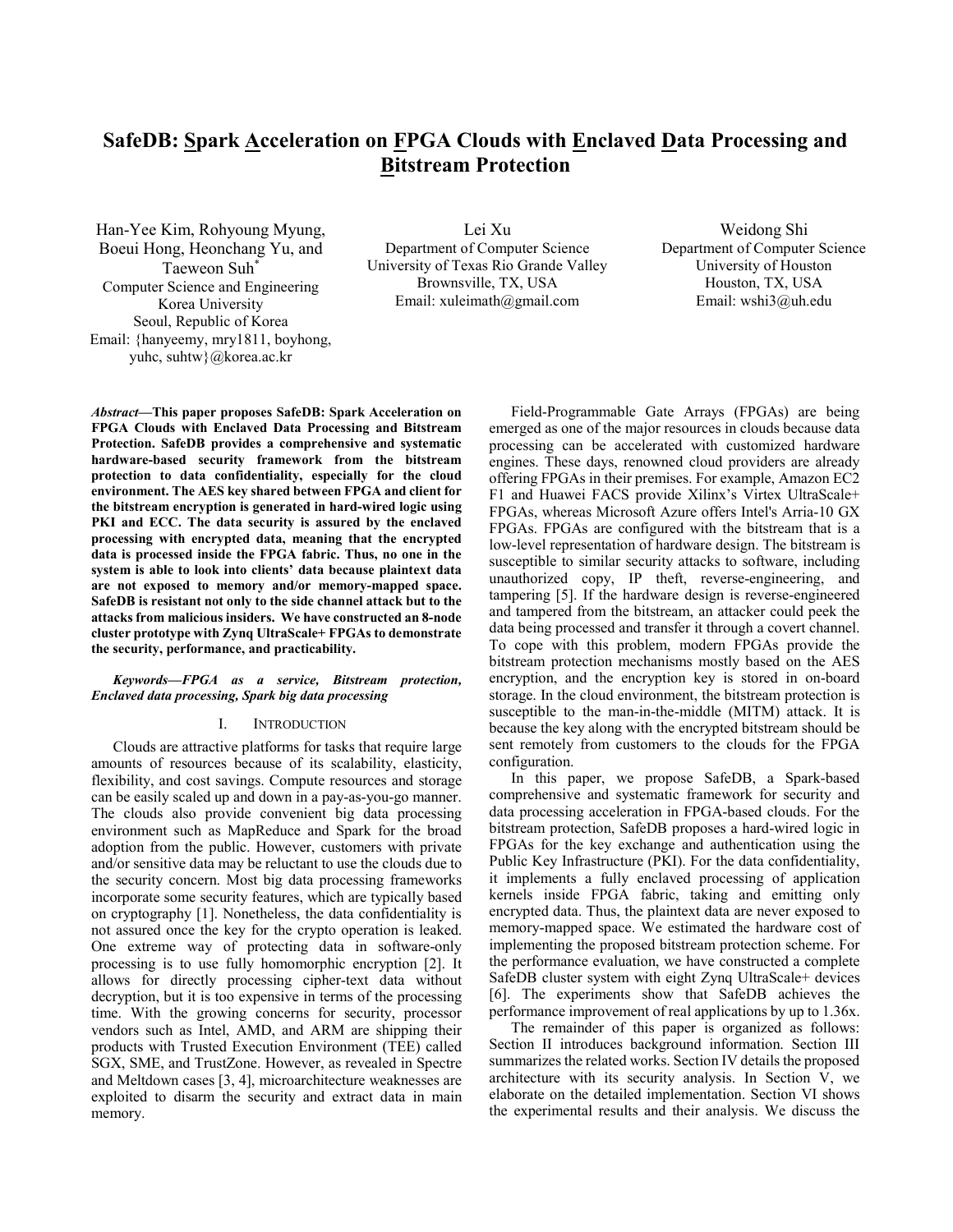practicability and usability of the SafeDB in Section VII. We finally conclude our paper in Section VIII.

#### II. BACKGROUND

#### *A. Spark Overview*

Spark is one of the most prevalent frameworks for big data processing with fault tolerance support and in-memory cluster computing. It provides high-level APIs in Java, Scala, Python and R. With the APIs, it is convenient to develop applications without requiring much of customization. Spark aims at improving the MapReduce framework in terms of the flexibility via high-level APIs and the performance by minimizing accesses to the secondary storage. Spark supports batch processing and provides a micro-batch based streaming model. Its framework also offers diverse tools including Spark SQL for the structured data processing, MLlib for the machine learning, GraphX for the graph processing, and Spark streaming for real-time processing. For performance, it especially introduces a new abstract data structure called resilient distributed dataset (RDD). The RDD is a read-only multiset of data items normally residing in memory. RDD can be created from data in secondary storage or other RDDs. It can act as a working set of data processing. Various transformations such as data-accumulation-by-key can be applied to RDDs. The sequence of RDD operations is tracked in Spark for fault tolerance.

#### *B. Bitstream Protection in Modern FPGAs*

Modern FPGAs are equipped with hard-wired bitstream protection modules where the AES, a symmetric cryptography, is typically used for the bitstream encryption. The symmetric key itself is also encrypted and stored in onboard storage. Table I summarizes the encryption methods and key storages in modern FPGAs from major vendors.

| <b>Security</b><br><b>Features</b> | Xilinx                           |                              | Intel                 | Microsemi                    |                                        |
|------------------------------------|----------------------------------|------------------------------|-----------------------|------------------------------|----------------------------------------|
|                                    | Virtex/<br>Kintex<br>UltraScale+ | Zynq<br>UltraScale+          | Arria-10<br>GX/SX     | Stratix 10<br>GX/SX          | <b>SmartFusion2</b>                    |
| <b>Bitstream</b><br>encryption     | AES-GCM<br>256                   | AES-GCM<br>256               | AES-GCM<br>256        | AES-GCM<br>256               | AES-GCM<br>128/256 with<br><b>ECDH</b> |
| Key<br>Storage                     | <b>BBRAM</b><br>eFUSE            | <b>BBRAM</b><br>eFUSE<br>PUF | <b>BBRAM</b><br>eFUSE | <b>BBRAM</b><br>eFUSE<br>PUF | <b>FLASH</b><br>PUF                    |

TABLE I. SECURITY FEATURES OF MODERN FPGAS

Since the bitstream itself is shielded by the AES encryption, the remaining issue is the AES key protection. As shown in Table I, Physically Unclonable Function (PUF) is especially incorporated in the major devices and used for the key protection. The PUF takes advantage of semiconductor process variations such as oxide thickness and channel length. It is used as a digital fingerprint of each device. The PUF generates a unique response (output) for each challenge (input). There are two PUF-based key protection schemes in FPGAs; The first one directly generates the encrypted key with the PUF output and stores the result (encrypted key) in on-board non-volatile memory. At the time of the FPGA configuration with the encrypted bitstream, the encrypted key in the non-volatile memory is decrypted by the PUF's output and used for the bitstream decryption. This scheme is applied to Zynq UltraScale+. The second scheme is based on the key exchange protocol with Diffie-Hellman algorithms where the 'shared secret' between user and FPGA is generated. With its own private key and the counterpart's public key, both the user and FPGA can generate the same AES key. On the FPGA side, the private key of each FPGA is the PUF output and its corresponding public key is released to the user. At the time of the FPGA configuration with the encrypted bitstream, the shared AES key is generated inside the FPGA and used for the bitstream decryption. This scheme is used in the Microsemi SmartFusion2.

#### III. RELATED WORKS

There are several studies on securing big data workload. Zerfos [7] proposed a secure distributed file system (SDFS) for Hadoop to provide data-at-rest protection. SDFS can read and write encrypted data on behalf of MapReduce applications using keys that are distributed and controlled by customers. Nevertheless, software-based data-at-rest security has drawbacks in that the plaintext is inevitably exposed in memory space and the performance can negatively be affected by the cryptographic operation. Schuster [8] proposed Verifiable Confidential Cloud Computing (VC3) system using Intel SGX. The VC3 ensures that the MapReduce applications are confidentially and verifiably executed under untrusted cloud environments. However, as demonstrated in SgxPectre [9], the SGX can be compromised by exploiting the architectural vulnerability.

There are case studies for big data processing acceleration using reconfigurable hardware. Shan et al [10] implemented a MapReduce framework on FPGA, referred to as FPMR, where the whole process of the mapper and reducer including scheduler is executed inside the FPGA. Chen et.al. presented the design of FPGA-based Spark acceleration for DNA sequencing [11]. Morcel et.al [12] implemented an FPGAbased accelerator for the distributed training of deep convolutional neural network with Spark. These prior works have focused only on acceleration without considering the data confidentiality.

There are prior works regarding the bitstream protection for the remote FPGAs in clouds. Eguro et al [13] proposed a trusted third party based bitstream protection scheme. The proposal relies on the Trusted Authority (TA) for key management. More specifically, TA undertakes to register AES keys for all FPGA boards before shipping to the clouds, encrypting all the bitstreams requested from users, and sending them to the clouds. This method is susceptible to MITM attack when sending bitstreams to the TA. Genssler et al [14] proposed a secure bitstream protection scheme and its end-to-end connection protocol between virtualized FPGA and client. On the FPGA fabric, client's encrypted bitstream is decrypted and configured to a certain area of FPGA fabric via partial reconfiguration technology. To the best of our knowledge, SafeDB is the first comprehensive and systematic framework for security and acceleration for FPGA-as-a-Service (FaaS). It covers from the bitstream protection to the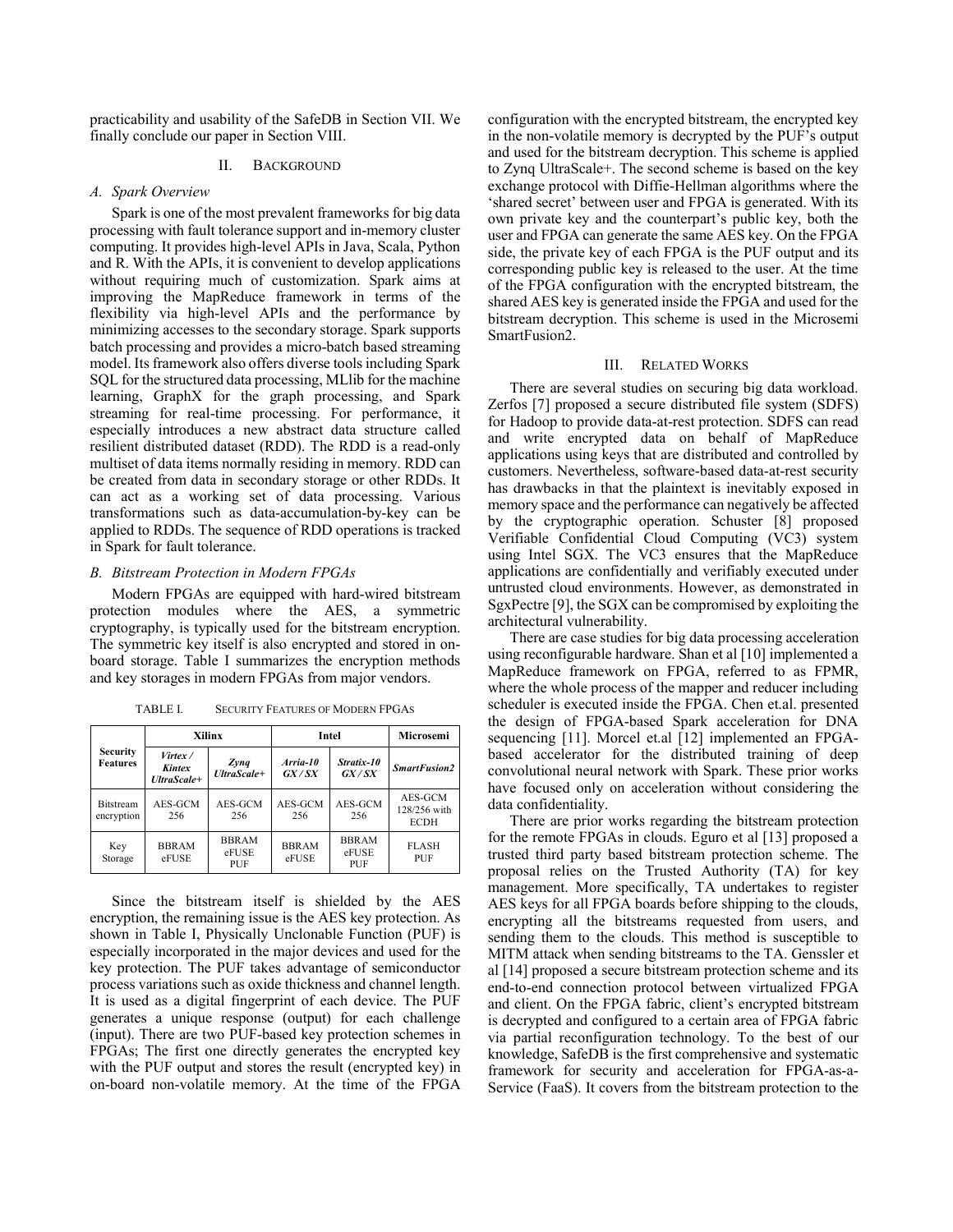data confidentiality with the real implementation and evaluation on an off-the-shelf FPGA based cluster.

#### IV. SAFEDB ARCHITECTURE AND ITS SECURITY ANALYSIS



#### *A. Threat Model*

The Cloud Service Provider (CSP) offers FPGAs and we assume that the FPGAs are trusted and their vendors have a complete monitoring mechanism to prevent adversaries from influencing the device manufacturing process. On the CSP side, there may be malicious insiders or outsiders who want to learn about the data being processed. They may sneak into the cloud system and try to steal the clients' private and/or sensitive information via illegal access. They may even try to tamper hardware bitstream to figure out sensitive data. The clients have large amounts of personal and/or sensitive data to manipulate and thus need a big data processing platform that guarantees no information leakage both in the perspective of data and its functional behavior. Simply speaking, no one on the CSP side should be able to learn about customers' data and its hardware design.

#### *B. SafeDB System Architecture*

SafeDB provides a systematic hardware-based mechanism from the bitstream protection to data security. Fig. 1 shows the operational overview of SafeDB where the data and bitstream flow from a client to CSP is depicted. The client has data to process and application to run, which are sent to CSP for execution. For security, data is encrypted with the client's AES key and sent to CSP. The application is divided into two parts: house-keeping and kernel codes. The kernel code, which actually processes the client's data, is automatically translated to the hardware by CAD tools and will later be executed inside FPGA on CSP. The house-keeping code is executed in software on CSP. For security, FPGA takes encrypted data, decrypts it, executes the kernel and finally encrypts the output for passing it externally. Thus, the bitstream is prepended with the AES decryption module and appended with the AES encryption module, which is performed in the SafeDB framework. To call the hardwaretranslated kernel in runtime, the client should prepare firmware with the house-keeping code. The CAD tool helps generate the firmware. On the CSP side, there is a management tool called FPGA-as-a-Service (FaaS) software that mediates an end-to-end connection between FPGA and the client for the initial configuration. It performs simple



Fig 2. Basic components and operational procedure of bitstream protection in SafeDB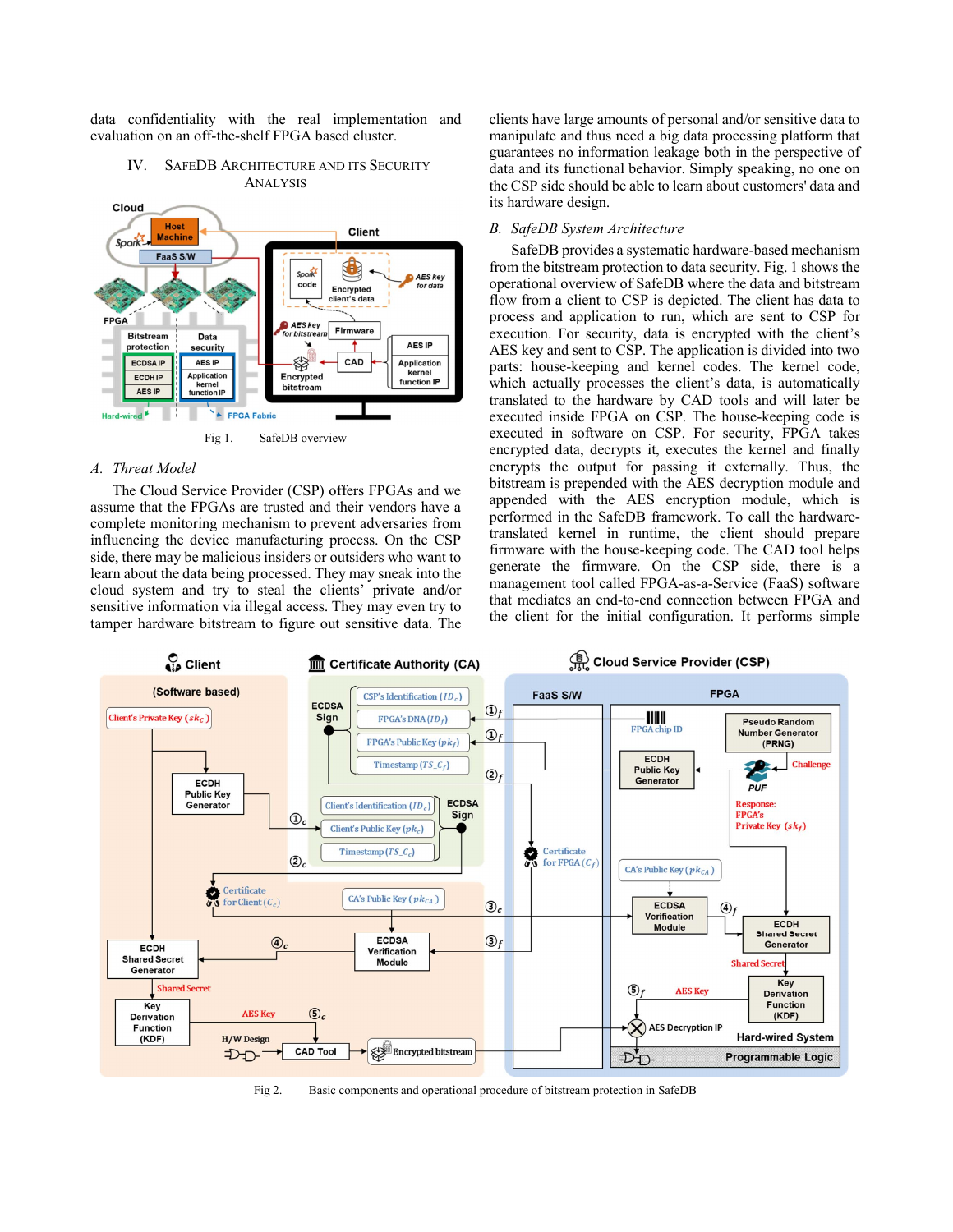communication operations such as passing metadata, for bitstream protection.

#### *C. Bitstream Protection in SafeDB*

As in modern FPGAs, the bitstream itself is encrypted by AES on the client side. Then, the AES key should be safely shared with FPGAs on the clouds. For the AES key sharing, the SafeDB utilizes the PKI and ECC algorithms. The PKI is an asymmetric key based security system. In the PKI system, a trusted party called Certificate Authority (CA) guarantees that a public key is genuine by issuing a certificate, which is signed by the CA's private key. Then, each party is able to authenticate the public key of its counterpart.

The hardware components and operation flow required for the key sharing are depicted in Fig. 2. The PRNG is used to generate diverse inputs (challenges) to PUF. The PUF's output (response) is used as a private key  $(s k_f)$ . Then, its corresponding public key  $(pk_f)$  is generated with  $sk_f$ . Note that only public key is released to the outside world. Initially, both client and FPGA generate their own private keys  $(s_k, \cdot)$  $sk_f$ ), and their corresponding public keys ( $pk_c$ ,  $pk_f$ ) are computed from the ECDH public key generator. Then, the FPGA identification and its public key are transferred to CA  $((1)_{\epsilon})$ , and the client also sends its public key to CA  $((1)_{\epsilon})$ . The FPGA chip ID from the manufacturer can be used as the FPGA identification. Then, CA issues and sends an ECDSA certificate to each party ( $(\mathcal{D}_{c}, \mathcal{D}_{f})$ . The CA-signed certificate contains the ID, public key, and timestamp for validity. When a client wants to use FPGAs, he/she sends a request to the CSP with the CA-signed certificate  $(\mathcal{D}_c)$ . Then, the FaaS software assigns several boards and sends the corresponding CAsigned certificates to the requestor  $(\mathcal{D}_f)$ . On each party, the counterpart's certificate is verified in the ECDSA verification module  $(\mathcal{D}_{\epsilon}, \mathcal{D}_{\epsilon})$ . With its own private key and its counterpart's public key, each party generates the same shared secret. Finally, the AES key used for the bitstream encryption is generated from the KDF with the shared secret. With the derived AES key, the client generates the encrypted bitstream  $(\mathbb{S}_c)$  and sends it to CSP. FPGA on the CSP then decrypts the received bitstream with the same derived AES key  $(\mathbb{S}_f)$ . Because all critical information is hidden in hard macro blocks inside FPGA, the proposed scheme has no surface for rogues to steal and/or eavesdrop AES key and/or private key on the CSP side.

#### *D. Data Confidentiality in SafeDB*

For the data confidentiality, SafeDB proposes a fully enclaved processing by migrating Spark application kernel functions to the FPGA fabric in an isolated manner. All the data-at-rest are stored in memory or secondary storage in encrypted form even it is intermediate data. To take the encrypted data for processing and emit the encrypted output after processing, one AES crypto engine is prepended on the front side of the application kernels, and another is appended on the rear side. Note that the AES key for the data protection is different from the AES key for the bitstream protection; The latter is distinct according to the FPGAs because the PUF

inside each FPGA generates a unique private key. The client would want to use the same AES key for data regardless of the FPGAs. The AES key for data is included in the bitstream.

The detailed operational procedure and hardware/software co-operation for data confidentiality is depicted in Fig. 3. First, a Spark application partitions the encrypted data and calls the *firmware* to execute the application kernels ported into the FPGA fabric. The *firmware* contains the device drivers for the application kernel function. The *firmware* takes an argument, which is either a path to the input file or input data itself. Then, the partitioned encrypted data in memory is supplied to the AES decryption module in the FPGA fabric via DMA. After the decryption, the application kernel performs the data processing. Then, its output is passed to the AES encryption module. Finally, the DMA carries out the encrypted data transfer from the FPGA fabric to memory.



#### *E. Security Analysis*

In SafeDB, it is not feasible to look into the plaintext data. It is because the data is stored in an encrypted form all the time in memory, and the data processing occurs inside the FPGA fabric. Furthermore, the bitstream is also protected by the hard-wired IPs described in Section IV-C. It means that known software attacks [15] are essentially blocked and prevented. Side channel attack (SCA) may be attempted to extract key information from AES modules inside FPGA. There are two kinds of attack scenarios in SCA: Timing analysis and Power analysis. In the timing-based attack [16], attackers measure the time to perform a certain operation. By measuring the execution times according to parameters, the attackers can speculate the stored key. However, the AES algorithm in SafeDB is implemented as hardware and there is no memory-mapped register for storing the intermediate outcome of crypto operations. In addition, the implemented AES engine consumes a constant amount of time regardless of inputs. Therefore, the timing attack is not feasible. The power analysis based SCA may be carried out if attackers know the information gathered from the power trace with knowledge about the implementation. The power trace is collected by physically connecting a power meter to the system. There is a published power analysis attack against a Virtex 800 FPGA [17]. However, the power-based SCA requires prior knowledge about the hardware implementation and its location. It is not virtually possible to perform this kind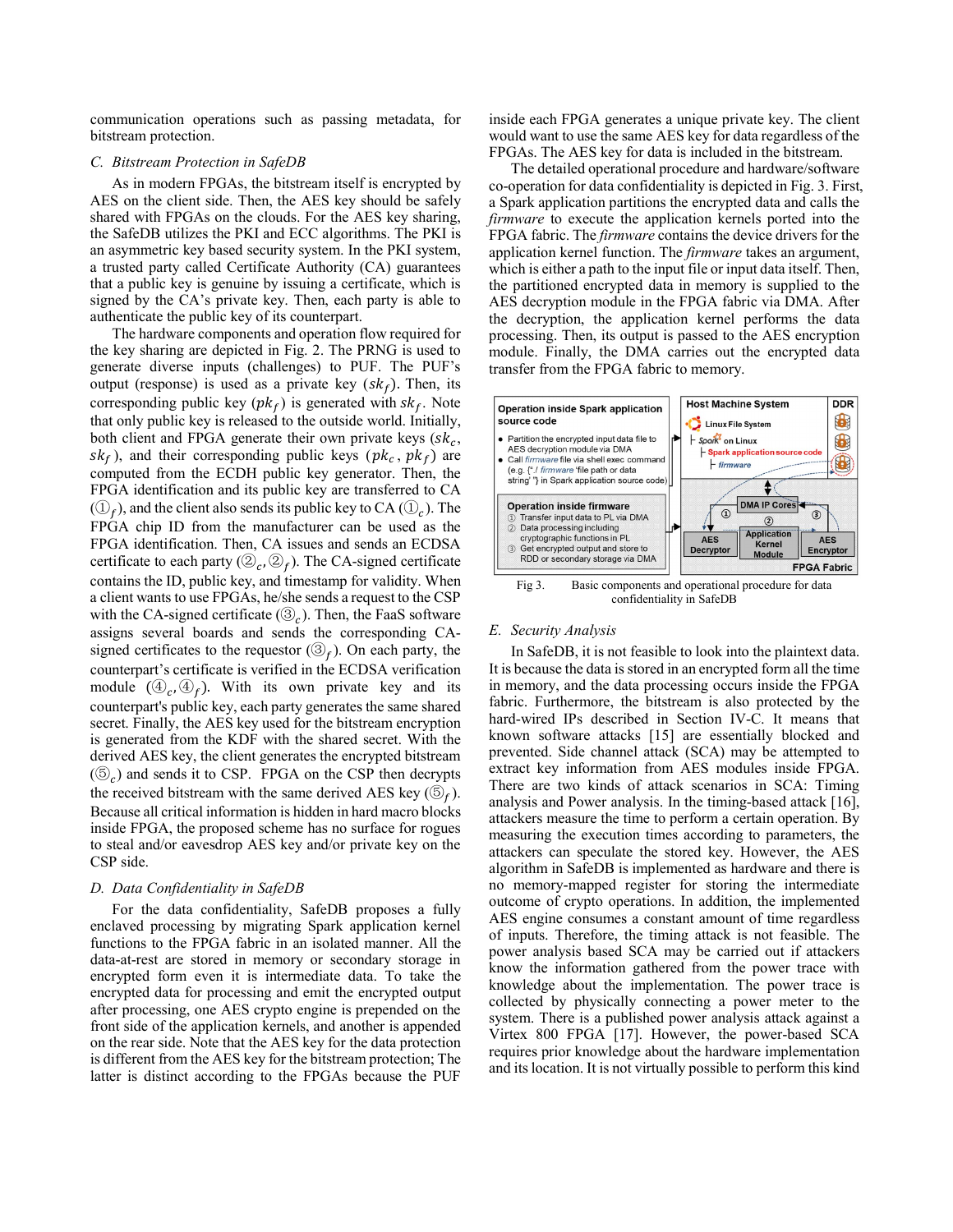of attacks in SafeDB because the bitstream is created and encrypted from the client.

#### V. SAFEDB CLUSTER SYSTEM IMPLEMENTATION

#### *A. Experiment Environment*

We used eight ZCU102 boards for cluster setup. Each board has Zynq UltraScale+ where Cortex-A53 quad-core processor with 1.5 GHz, 4GB DDR4 RAM, and a number of programmable logic cells are contained. Fig. 4 shows a picture of a constructed 8-node cluster. The eight nodes are connected through Ethernet via a switch. SDSoC 2016.4v [18], a CAD tool from Xilinx, is used for hardware and software implementation. The SDSoC provides a capability of the automated system-level integration for C/C++/OpenCL code, targeting Zynq programmable SoCs. The system-level integration includes software-to-hardware translation, device driver generation, and kernel creation. The SDSoC allows users to specify software functions to be translated to hardware. For the maximal performance and throughput that FPGA allows, it provides directives that can be annotated in C/C++ source code.



Fig 4. Cluster prototype with eight Zynq UltraScale+ boards

*B. Cluster Setup with Linux Kernel, File System, and Boot Image Creation*



Fig 5. Hardware bitstream and firmware generation flow in SafeDB prototype with Zynq Ultrascale+

Fig. 5 shows the bitstream and software generation flow for the experiments with a prototyped SafeDB system. We implemented AES software for data protection, which will be provided to clients. For the hardware implementation with SDSoC, application kernel functions and AES are marked for the hardware translation. Then, SDSoC generates a hardware description file (*hdf*) including bitstream. With the *hdf* file, PetaLinux tool [19] can build a customized linux kernel image. The SDSoC also build an *elf* file, which is firmware. The *elf* is included in each target application program. We used the Ubuntu 16.04 ARMv8 file system from Ubuntu official repository and installed Spark 2.2.

#### *C. Target Applications*

We used three benchmark programs to evaluate the SafeDB in terms of performance and hardware utilization: Word Count, Sobel Filter, and Logistic Regression. The benchmark details are elaborated as follows:

- Word Count (WC): WC is one of the most commonly used benchmarks for big data processing. It reads input data, splits each word, and creates a key-value pair. Then, all the intermediate values are accumulated if the key (word) is the same. The complexity of WC is  $O(n)$ . The WC hardware module processes a 2MB data per execution.
- Sobel filter (SF): The Sobel operator is used in image processing and computer vision, particularly for detecting edges. First, each image is split into window-sized partitions. In our implementation, each original image was split into  $1024x512$  partitions. Then, the edge detection is performed with the 3x3 kernel, to compute the derivative approximations of image convolution. The complexity of SF is  $O(n^2)$ .
- Logistic regression  $(LR)$ : LR is widely used to predict a binary response. The binary logistic model is used to estimate the probability of a binary response based on one or more predictor variables. LR is used in various fields, especially machine learning. In this application, the Spark splits encrypted input data by 2MB, which has 1024 data sets. Each set has 512 floating-point data representing 512 kinds of features. In the hardware module, the weight update and regularization occur continuously. The complexity of implemented LR is  $O(n^3)$ .

#### *D. Bitstream Protection Hardware with PUF*

We have implemented hardware modules for bitstream protection described in Section IV-C with Vivado. Based on the open-source software, we have made modifications for high-level synthesis and generated a PRNG, ECDH public key & shared secret generator, and ECDSA verification module. The PRNG is based on a linear feedback shift register (LFSR). B-571(sect571r1) parameters are selected for the ECDH and ECDSA implementation. The B-571 has 571-bit private key and 1142-bit public key for the ECDH handshaking. We set the same 571-bit output length for both PUF and ECDH shared secret. The ECDSA module is also fitted to take the 1142-bit public key. The KDF module takes the 571-bit shared secret and uses SHA256 to generate the 256-bit AES key. It is called the HMAC-based extract-and-expand key derivation function (HKDF). For the PUF, we used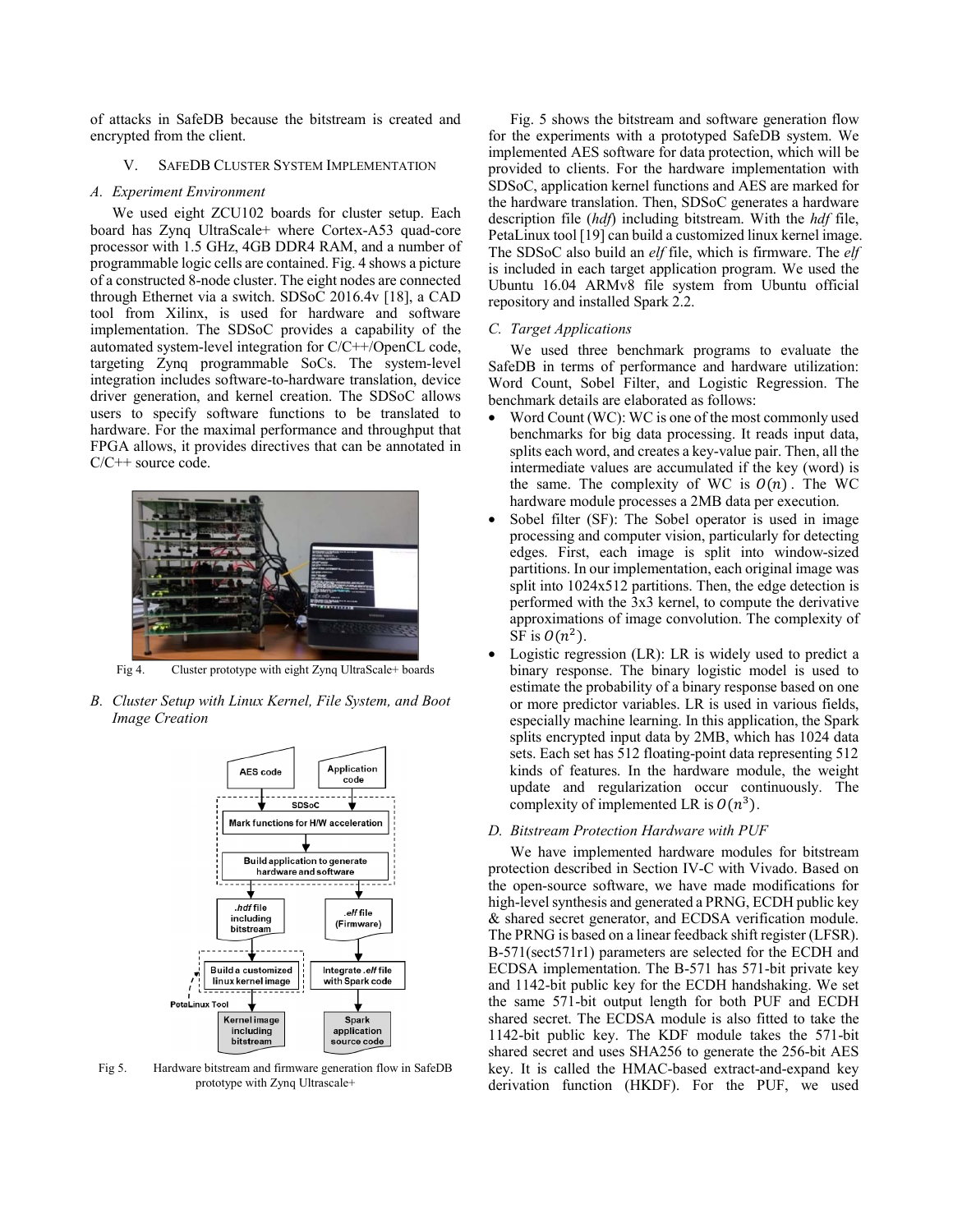Anderson's soft PUF [20]. It takes advantage of the timing delay variation between two carry-chained lookup tables when used as the shift register. In the implementation, the XOR-based challenge and response framework is applied to get the diverse outputs from the PUF. The PUF is designed via HDL. The hardware cost for each module is estimated in Section VI.

#### VI. SAFEDB EVALUATIONS

#### *A. Resource Utilization and Performance of Hardware Components*

Table II summarizes the resource utilization and performance of each hardware module for bitstream protection. Block RAMs (BRAMs) are used as internal memory in Xilinx FPGA. Digital Signal Processing units (DSPs) are typically used when translating signal processing algorithms with multiply-accumulation (MAC) operations. Flip-flops (FFs) and Lookup Tables (LUTs) are used for general logic designs. Overall, the bitstream protection hardware occupies 4.61% of BRAMs, 4.69% of FFs, and 17.72% of LUTs of the programmable logic. When it comes to the performance, all modules are operating at 100MHz. The PRNG and the PUF take 1 cycle and AES256 take 520 cycles for execution, whereas the execution times of ECDH, ECDSA, and KDF modules are dynamically determined according to inputs.

TABLE II. RESOURCE UTILIZATION AND EXECUTION TIME OF HARDWARE COMPONENTS FOR BITSTREAM PROTECTION

| <b>Hardware</b><br><b>Components</b>                | #RRAMs<br>(18Kbit)  | #DSPs<br>(48E)      | # $FFs$              | #LUTs                | <b>Execution</b><br><b>Time</b> |
|-----------------------------------------------------|---------------------|---------------------|----------------------|----------------------|---------------------------------|
| PRNG<br>100MHz                                      | $\Omega$<br>$(0\%)$ | $\Omega$<br>$(0\%)$ | $\Omega$<br>$(0\%)$  | 522<br>$(0.19\%)$    | 1 Cycle<br>(10ns)               |
| PUF<br>100MHz                                       | $\Omega$<br>$(0\%)$ | $\Omega$<br>$(0\%)$ | 1,168<br>$(0.21\%)$  | 2,170<br>$(0.79\%)$  | 1 Cycle<br>(10ns)               |
| <b>ECDH</b><br>Public key<br>generator<br>100MHz    | 20<br>$(1.10\%)$    | 0<br>$(0\%)$        | 4,476<br>$(0.82\%)$  | 12,926<br>$(4.72\%)$ | N/A                             |
| <b>ECDH</b><br>Shared secret<br>generator<br>100MHz | 26<br>$(1.43\%)$    | 0<br>$(0\%)$        | 4,200<br>$(0.77\%)$  | 13,187<br>$(4.81\%)$ | N/A                             |
| <b>ECDSA</b><br>Verification<br>module<br>100MHz    | 22<br>$(1.21\%)$    | 0<br>$(0\%)$        | 3,362<br>$(0.61\%)$  | 10,790<br>$(3.94\%)$ | N/A                             |
| <b>KDF</b><br>100MHz                                | 8<br>$(0.44\%)$     | $\Omega$<br>$(0\%)$ | 1,056<br>$(0.19\%)$  | 3,987<br>$(1.45\%)$  | N/A                             |
| AES256<br>decryption<br>$100M$ hz                   | 8<br>$(0.44\%)$     | $\theta$<br>$(0\%)$ | 11,457<br>$(2.09\%)$ | 4,990<br>$(1.82\%)$  | 520 cycles<br>(5,200ns)         |

Table III summarizes the resource utilization and performance of each hardware component for data processing. The WC application kernel consumes relatively low hardware resources due to the simplicity of the application. In SF and LR, BRAMs are mainly used in the hardware translation whereas DSPs, FFs, and LUTs are not much utilized in the three application kernels. After the hardware translation, we have measured the maximum operating frequency of the hardware system, which turned out to be 200MHz due to the timing constraints. The execution times of WC and SF hardware kernels are roughly 10.49ms and 80.86ms, respectively. The execution time of LR varies around 10.81sec because a certain internal loop can finish when the break condition is met. The AES128 encryption and decryption take about 0.2µs for a single execution separately.

TABLE III. RESOURCE UTILIZATION AND EXECUTION TIME OF HARDWARE COMPONENTS FOR DATA PROCESSING

| <b>Hardware</b><br><b>Components</b>     | #BRAMs<br>(18Kbit)           | #DSPs<br>(48E)      | #FFs                 | #LUTs                | <b>Execution Time</b>                              |
|------------------------------------------|------------------------------|---------------------|----------------------|----------------------|----------------------------------------------------|
| WC kernel<br>200MHz                      | $\mathfrak{D}$<br>$(0.11\%)$ | $\Omega$<br>$(0\%)$ | 714<br>$(0.13\%)$    | 520<br>$(0.19\%)$    | 2,097,154 cycles<br>(10, 485, 770ns)               |
| SF kernel<br>200MHz                      | 1,698<br>$(93.09\%)$         | 16<br>$(0.63\%)$    | 13,367<br>$(4.88\%)$ | 16,446<br>$(3.00\%)$ | 16,172,253 cycles<br>(80, 861, 265ns)              |
| LR kernel<br>200MHz                      | 933<br>(51.15%)              | 22<br>$(0.87\%)$    | 3,877<br>$(0.71\%)$  | 8.104<br>$(2.96\%)$  | 1 2, 162, 181, 647<br>cycles<br>(10,810,908,235ns) |
| <b>AES128</b><br>encryption<br>$200M$ hz | $\Omega$<br>$(0\%)$          | $\Omega$<br>$(0\%)$ | 6,865<br>(1.25%)     | 3,300<br>$(1.20\%)$  | 426 cycles<br>(2, 130ns)                           |
| <b>AES128</b><br>decryption<br>200Mhz    | 8<br>$(0.44\%)$              | $\Omega$<br>$(0\%)$ | 11,455<br>$(2.09\%)$ | 4,982<br>$(1.82\%)$  | 384 cycles<br>(1,920ns)                            |

#### *B. Resource Utilization, Power Consumption, and Performance of a Single Node*

Table IV shows the overall resource utilization and power consumption of final hardware systems on a single node according to the target applications. They are different from the ones in Table III. It is because the system interconnection such as AXI is always required and DMA engines are integrated for speeding up the data transfer. The FFs and LUTs are utilized by up to 8.16 %, and 12.21%, respectively.

TABLE IV. OVERALL RESOURCE UTILIZATION AND POWER CONSUMPTION OF TARGET APPLICATIONS ON ULTRASCALE+

| <b>Hardware</b><br><b>Systems</b> | $\#BRAMS$<br>(18Kbit) | # $DSPs$<br>(48E) | #FFS       | # $LUTs$    | Power<br>Consumption |
|-----------------------------------|-----------------------|-------------------|------------|-------------|----------------------|
| WC System                         | 143                   | 3                 | 38,543     | 27,925      | 4.023W               |
| 200MHz                            | $(7.84\%)$            | $(0.12\%)$        | $(7.03\%)$ | (10.19%)    |                      |
| SF kernel                         | 1.771                 | 22                | 42,171     | 32,057      | 4.772W               |
| 200MHz                            | $(97.09\%)$           | $(0.87\%)$        | $(7.69\%)$ | $(11.70\%)$ |                      |
| LR kernel                         | 1,055                 | 28                | 44.703     | 33,465      | 4.463W               |
| 200MHz                            | (57.84%)              | $(1.11\%)$        | $(8.16\%)$ | $(12.21\%)$ |                      |

Fig. 6 shows the resource utilization breakdown of hardware systems in the FPGA fabric except for DSP. In the WC, the application kernel module is relatively tiny so that AXI interface modules occupy a considerable portion of hardware resources. Except for the WC system, the BRAMs were mainly utilized for application kernel functions. In the SF system, FFs and LUTs are also mainly consumed by the application kernel function. The power consumptions for each benchmark follow the allocated BRAM resources because the utilization variation of the other resources is marginal.

Fig. 7 shows normalized execution times of target applications over software-only approach, which is used as a *baseline* in the experiment. The experiments were performed by running each *elf* file once. We observed that, as the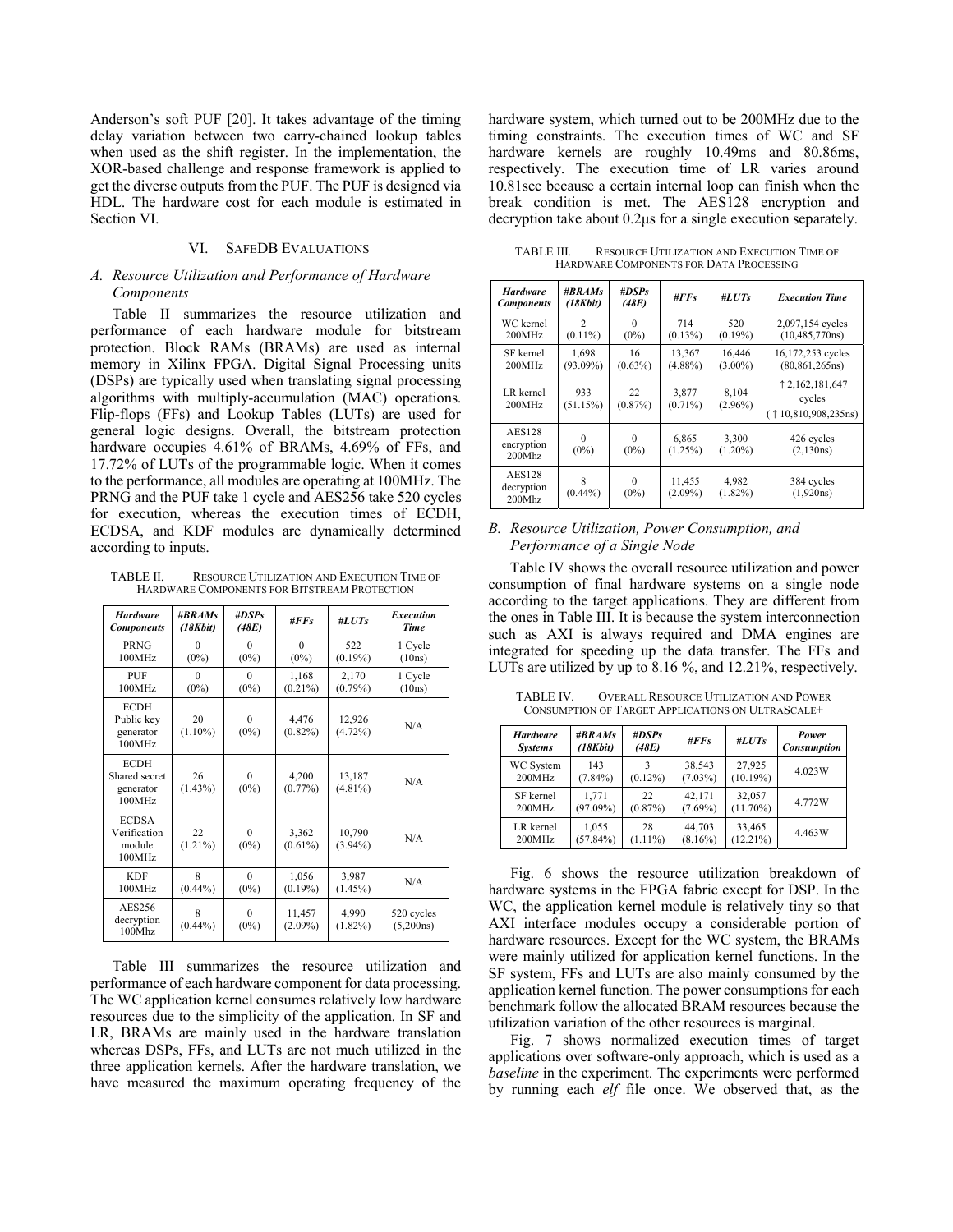algorithm complexity increases, the acceleration effect is relatively moderate. The WC system took the benefit of SafeDB the most by boosting performance by 25.6x over the baseline. The SF system provides roughly an 18x performance improvement, whereas the LR achieves a 2x performance over the baseline. We strongly believe that it is because LR exhibits the data locality characteristic, which takes advantage of the caches of Cortex-A53 in the baseline.



Fig 6. Resource utilization breakdown of hardware systems according to resource types in the FPGA fabric of Zynq UltraScale+



Fig 7. Normalized execution times of each applicaion over baseline without Spark environment.

To measure the performance of the organized cluster, the target applications were executed with three workload sizes: 64GB, 128GB, and 192GB. To maximize the hard-wired processing system performance, each node executes four threads. Note that the hard-wired processing system has four Cortex-A53 cores. Fig. 8 shows the normalized execution times over the baseline. The SafeDB improves performance throughout the benchmark programs. Especially, the LR shows the largest improvement of 1.36x with 64GB data. However, compared with the single execution in Fig. 7, the performance difference from the baseline is not considerable. There are two reasons: the difference in the number of threads and the task management scheme in Spark. First, by assigning the tasks to four cores, the performance of the baseline was improved dramatically by ideally up to 4x. The second reason is the overhead in Spark task management. Spark uses a method called the lazy evaluation, with which the execution is not started immediately. Thus, the *elf* execution may be delayed, and the impact of the overhead will be noticeable as the execution time of the translated application kernel in hardware becomes shorter. The pure execution times of WC and SF are around 0.3 seconds, whereas LR takes around 11 seconds per single execution. Thus, as shown in Fig. 8, the LR exhibits a better improvement in performance, relatively well absorbing its overhead.



(that is , 8 UltraScale+ boards) over baseline

#### VII. DISCUSSION

For security, modern FPGAs are equipped with hardmacro IPs; Xilinx integrates Chip Security Unit (CSU) and Intel has Secure Device Manager (SDM). SafeDB proposes such hard-wired bitstream protection for the cloud environment, taking advantage of ECC and PUF with the PKI system. As reported in Section VI, the overall hardware cost for bitstream protection is reasonably low. Therefore, we strongly believe that the proposed solution can be easily implemented in the FPGAs targeting for the cloud environment.

The proposed solution can be used not only for the big data processing purposes but for other application areas such as Blockchain where the security demand is high. For example, for the blockchain system with FPGAs, ECDH or ECDSA can be implemented in the FPGA fabric, and soft PUFs can be used to generate a random number for a private key. Even blockchain virtual machines can be implemented in FPGA fabric to increase security for smart contracts. It would make the transactions on Blockchain much more secure, compared to the software approach.

There were some design considerations when implementing a SafeDB hardware system with automated CAD tools such as SDSoC. While FPGAs can be used for acceleration by parallelism, too many hardware modules can lead to inefficiency and/or problems such as input and output port scarcity. Other factors to consider is the processing granularity of data and computation complexity. If a processing module is designed to take a small granule of data